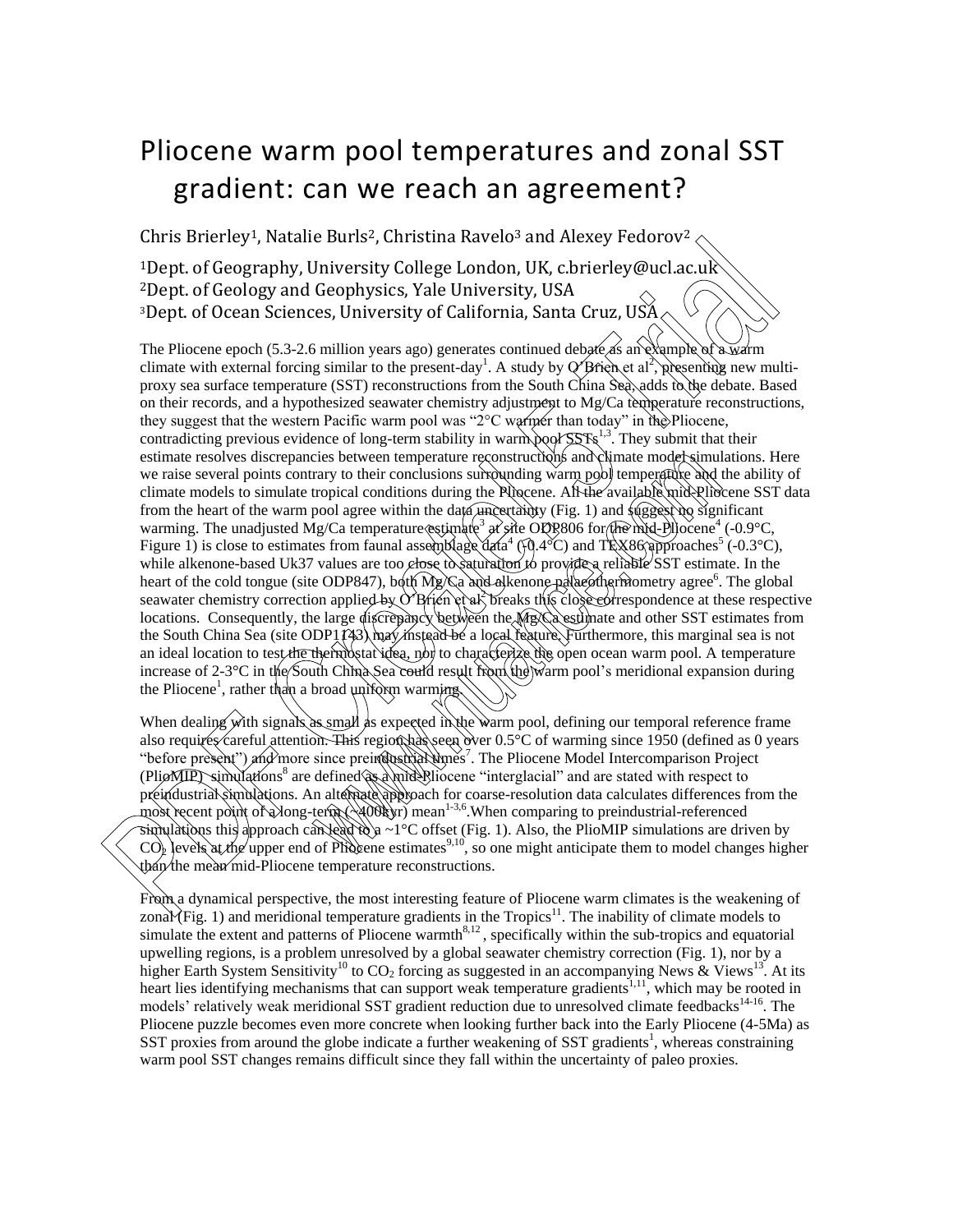## Figure Caption

**Figure: Reconstructed and modelled sea surface temperatures in the mid-Pliocene.** The horizontal axis shows the Equatorial Pacific gradient and for the reconstructions is calculated as ODP806 minus ODP847, using the average of all available temperature estimates between  $3.264 - 3.025$  Ma<sup>4</sup> – the reference interval for the model simulations<sup>8</sup>. The vertical axis shows the change in the warm pool temperature from preindustrial values (ODP806 or the maximum simulated value on the Equator). The red and black points show Mg/Ca-based reconstructions with and without the sea water chemistry adjustment  $\hat{O}$  Brien et al<sup>2</sup>. The pink dot indicates the difference from an average of the past 400 kyrs, as published in  $O\$ Brien et al<sup>2</sup>. The blue circle shows an estimate based on faunal assemblages<sup>4</sup>. The change in the maximum east-west difference in annual mean SST is extracted from the PlioMIP model simulations, because model biases can mean that the location of ODP806 is not in the simulated warm pool. The arrows show the direction of both a reduced seawater Mg/Ca ratio adjustment<sup>2</sup> and the modelled response of increasing carbon dioxide<sup>8</sup>. [The COSMOS model is excluded, because its cold tongue bias is so extensive that the warm pool does not exist on along the Equator in the Pacific $8$ .